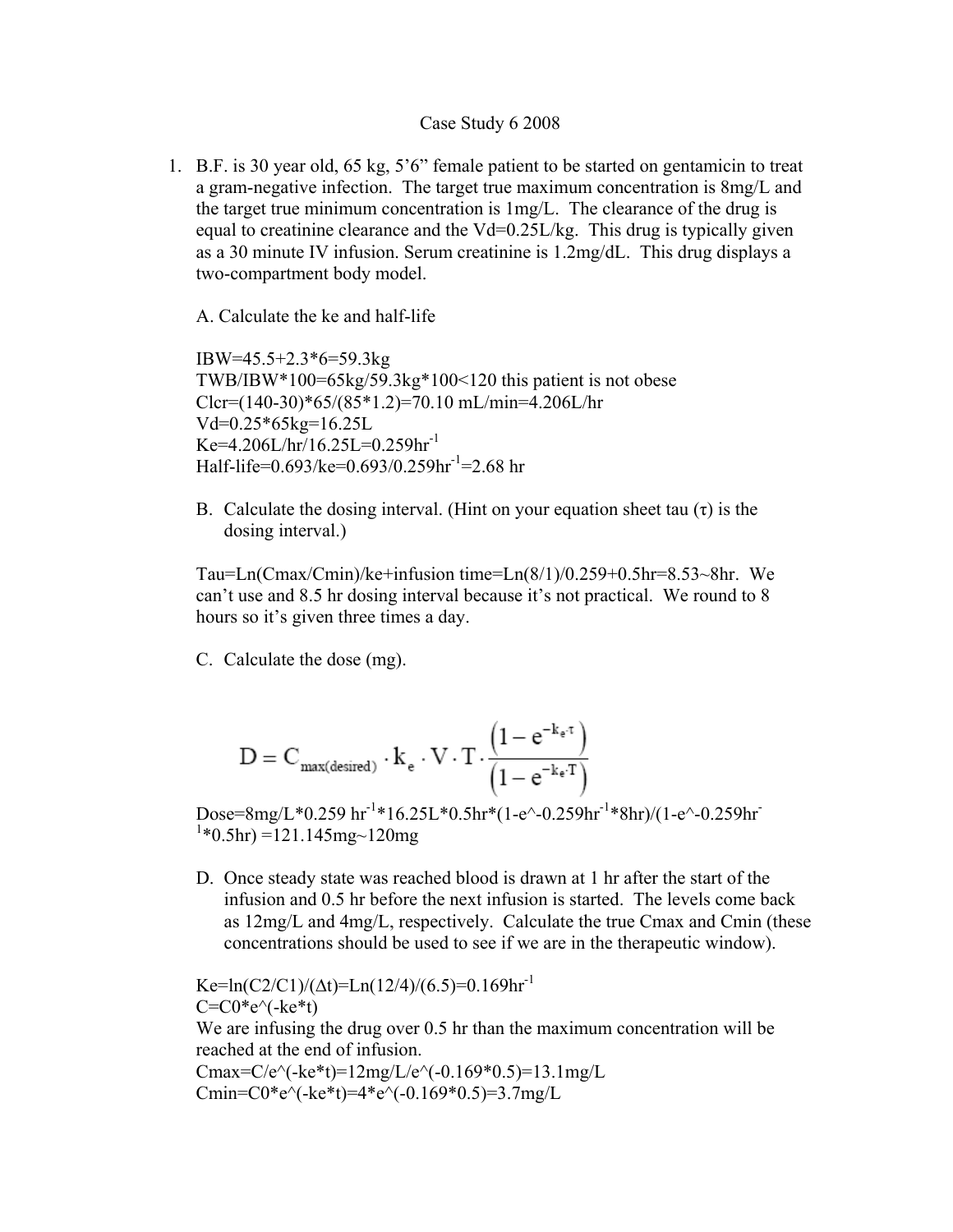E. If trough concentration is not below at least 2mg/L there is a chance of toxicity. Please recommend a new dose using the information obtained and assuming that Vd is correct. (Meaning that the estimate of CL is incorrect).

Dose=8mg/L\*0.169 hr<sup>-1\*</sup>16.25L\*0.5hr\*(1-e^-0.169hr<sup>-1\*8</sup>hr)/(1-e^-0.169hr<sup>-1</sup>  $1*0.5$ hr) =100.5~100mg

2. The next table shows the resulting pharmacokinetic parameters in this Patient 1. Let's assume a second patient will receive the same dose of this drug given orally as well. Both patients differ in the tissue and plasma protein binding to this drug. 100% of the drug in plasma and tissue is free for Patient 1. Contrary to this, in Patient 2, 50% of the drug present in tissue is free (fuT = 0.5) and 50% of the drug in plasma is free (fu=0.5). Ka is equal in both patients.

In the following table indicate whether the PK parameter will be higher, lower, or the same in patient 2 compared to patient 1.

| PK parameter  | Patient 1 | Patient 2 |
|---------------|-----------|-----------|
| Vd(L)         | 40        | Same      |
| CL (L/hr)     | 80        | Same      |
| Peak $(mg/L)$ |           | Same      |
|               | 0.001     | Increased |

3. You wish to begin a patient on an oral formulation of Drug X and maintain an average plasma concentration of 15mg/L. You take the population average for Vd and Ke to be 10 L and  $0.4\text{hr}^{-1}$ .

A. If the bioavailability is 70% and the normal dosing interval is 8 hours, what dose should we give?

 $CL=ke*Vd=0.4hr^{-1}*10L=4.0J/hr$ 

Caverage=Dose\*F/(CL\*tau) Dose=Caverage\*CL\*tau/F=15mg/L\*4.0L/hr\*8hr/(0.7)=685.71mg~700mg

B. After steady-state is reached the patient's blood is drawn and this patient has a supratherapeutic Cpaverage of 25mg/L. What is the patient's clearance?

 $Cl=Does*F/(tau*Cpaverage)=700mg*0.7/(8hr*25mg/L)=2.45L/hr$ 

C. At this concentration toxicity is a concern, calculate a new dose based on this clearance.